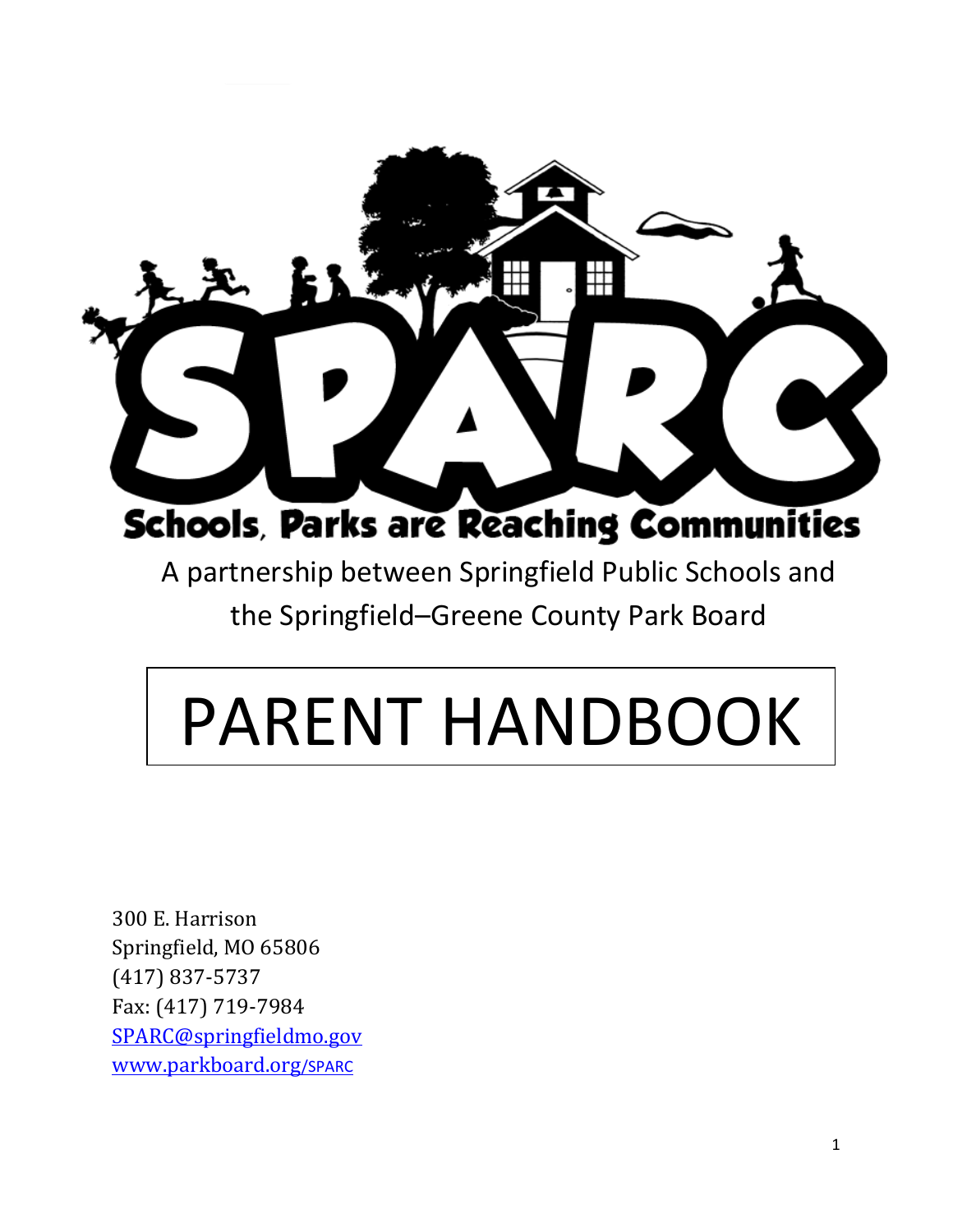# **SPARC EXPECTATIONS**

#### **SPARC's Commitment to Parents/Guardians & Children…**

- Children are cared for in a safe, supportive environment
- Parents are welcomed to visit with the Site Director about concerns related to their child
- They will be informed about any issues with behavior from their child and be able to speak with the Site Director to discuss and correct behavior
- They will be regularly informed about activities
- They will be given opportunities to provide input about the program

#### **SPARC's Expectations of the Parent's/Guardians…**

- Communicate with staff respectfully
- Support staff with discipline situations
- Follow all policies outlined in this Handbook
- Notify Site Director of any changes with the child's records
- Sign your child(ren) in and out daily
- Read all information distributed and written on the parent board

#### **SPARC's Expectations of the Children…**

- To have fun in a safe environment
- To treat all equipment, staff, materials, and the facility with respect
- To make choices and take responsibility for actions
- To participate in all activities to the best of their ability
- Develop and use social skills
- Express emotions in an appropriate manner
- To follow all rules and guidelines given

## **Program Policies**

#### **Days of Operation**

- SPARC follows the Springfield Public Schools calendar and will only be offered on days in which school is in session.
- SPARC does offer School's Out, Winter Break, and Spring Break programs. More information will be distributed during the school year.

## **Snow/Heat/Emergency Days Off**

• SPARC will be closed on days the schools are closed, including snow days, heat days, and other emergencies due to inclement weather. Snow Days programs will be available at the Oak Grove Community Center for a daily rate, paid at the time of registration.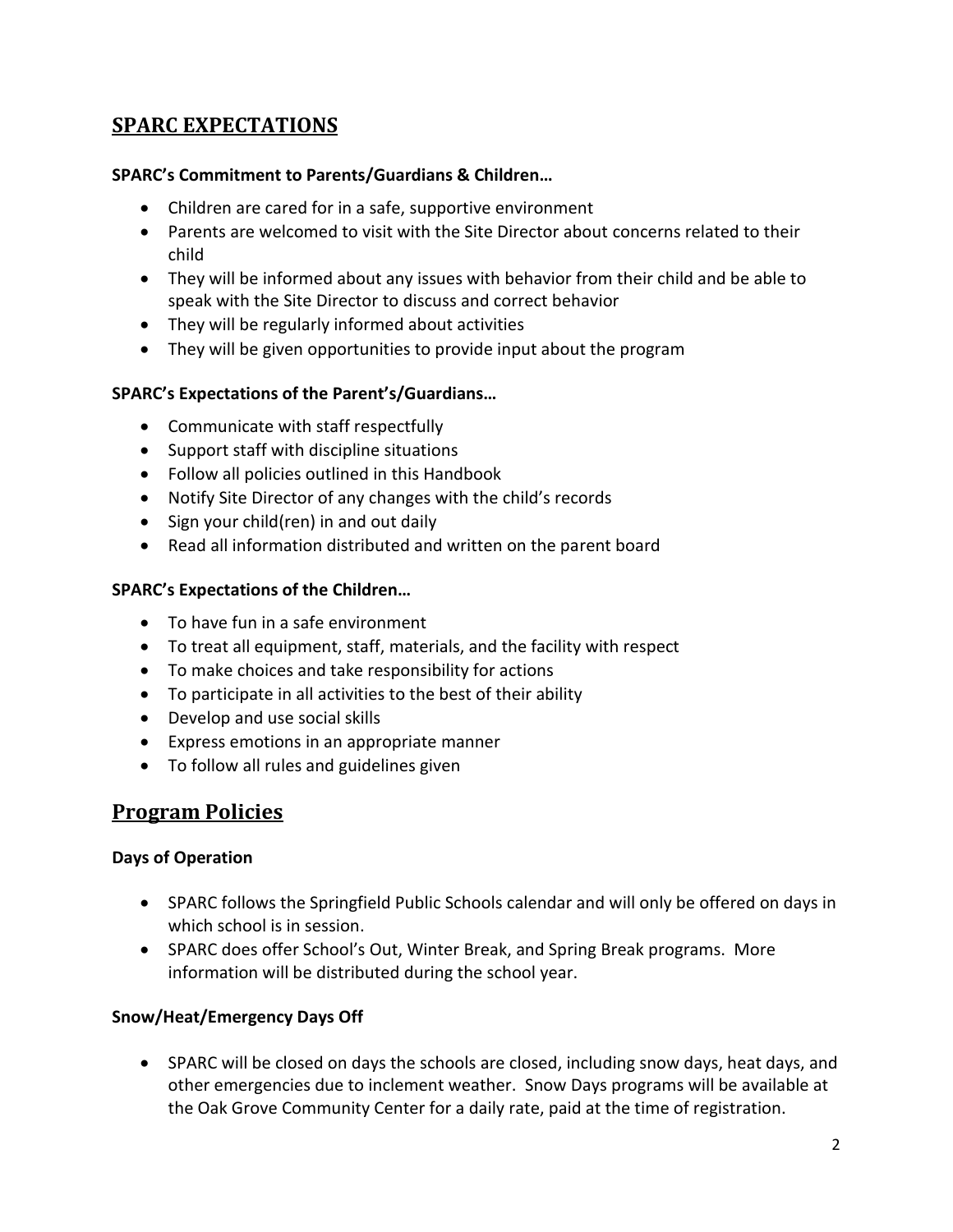Children should bring a lunch with them to the program. Program will be on a first come basis until full.

## **Enrollment**

- Registration forms can be found at:
	- o School Office
	- o SPARC Office
	- o [Parkboard.org/SPARC](http://www.parkboard.org/SPARC)
- Registration is available online @ [Parkboard.org/SPARC](http://www.parkboard.org/SPARC)
- Registration and payment must be received prior to the child attending.
- Check or Cash Payments will only be accepted at the SPARC Office and must be received by 8:30 am Wednesday prior to the week the child will attend.
- PAYMENTS WILL NOT BE ACCEPTED AT THE SCHOOL
- A \$10 (per child) **late fee** will be added to any late registrations received after Wednesday prior to the week the child will attend.
- If the program is full, the child may be placed on a waiting list.
- **RETURNED CHECKS** Individuals whose checks are returned will no longer be registered for that week. If space is available, those individuals may re-register by paying with cash. A \$30 fee (\$20 for the returned check plus \$10 late fee) will be charged in addition to the program fee.

## **Credit Cards**

- Payments will be charged to your credit card the **Wednesday @ 12:30a.m.** prior to each week for the fee(s) and date(s) indicated on your credit card form or online. .
- Should funds not be available when the charge occurs, a \$20 insufficient funds fee will be applied and due at time of payment failure along with any outstanding program fees.
- A call and/or email notification will be given in an effort to make other payment arrangement. If an alternate payment is not received by the end of business day the child may not return to the program until payment has been made.
- Reoccurring payment processing or payment due issues will be subject to termination of participation in the SPARC Programs after 3 occurrences. These occurrences will be tracked on a calendar year and will be reset to zero after December 31.

## **Cancellation Policy**

- Registration fees offset the cost to plan and schedule program. Enrollment is depended on for a successful program. Please plan your schedule carefully, as responsibility cannot be accepted for personal circumstances.
- A \$10 processing fee will be applied to all *paid* registrations.
- If you must *CANCEL* your registration, *you* must notify the SPARC Office *in writing* (inperson, or by email, fax or mail) no later than 5:00 pm on the Monday prior to the week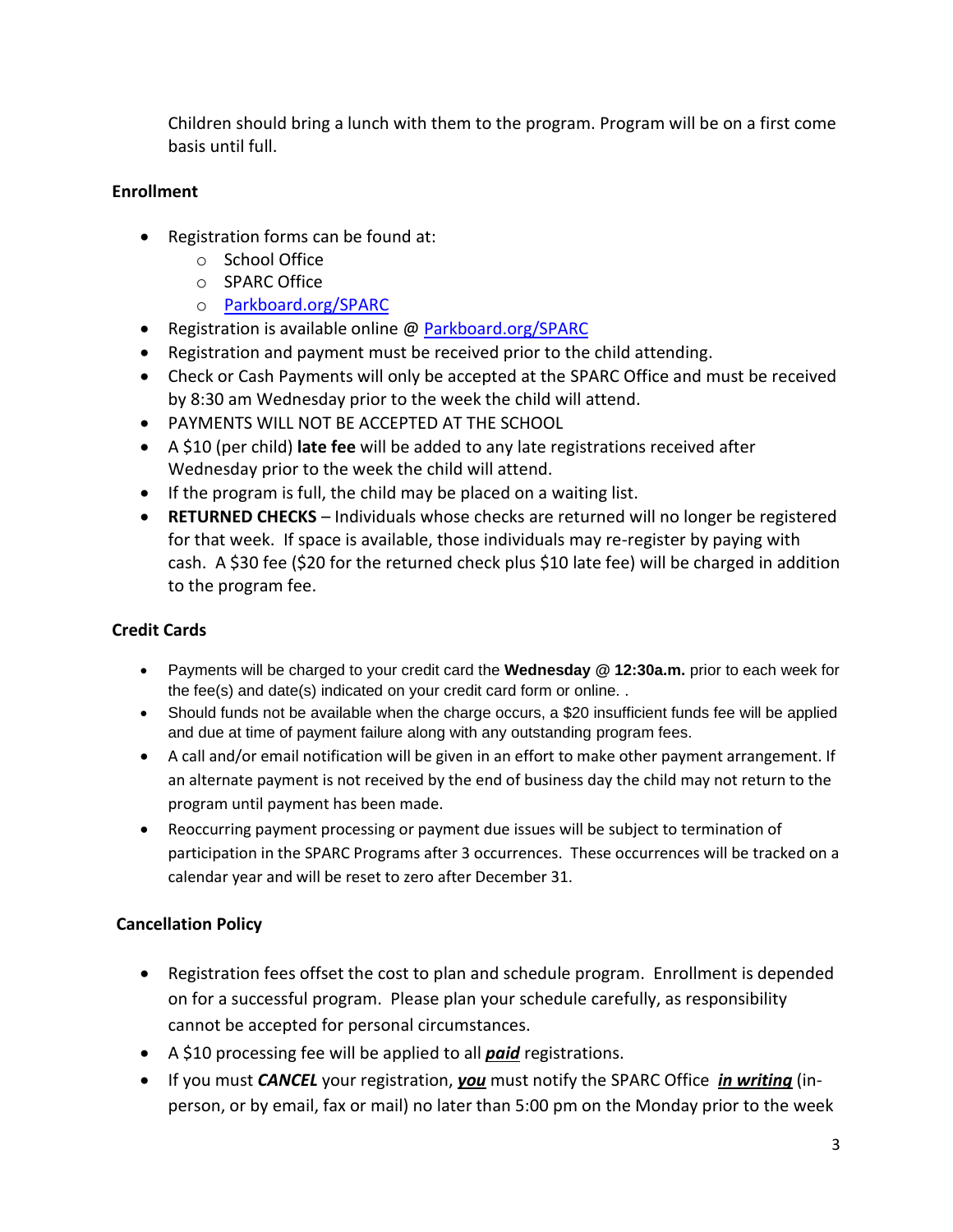your child is scheduled to attend in order to receive your refund (minus the \$10 processing fee for paid registrations). Cancellation requests submitted after Monday will not be eligible for a refund. *Cancellation forms are available at the School-Park Office.*

- NO credits or refunds will be approved for absenteeism, suspension, or expulsion from the program.
- **Sign in and Out Procedures**
	- **Parents and other authorized individuals must sign the child(ren) in every morning and out every afternoon.**
	- Only authorized individuals will be allowed to pick up a child from the program. No child will be released to leave with someone who is not listed on the Pick-Up Authorization Form.
	- **Photo identification must be presented at time of pick-up.** No child will be released to anyone who refuses to show identification when asked.
	- Children must be picked up by 6pm. A **\$5 LATE FEE** will be charged for each 15 minutes, or portion thereof, that the parent is late.
		- o Children will not be allowed to return to the program until all late fees are paid.
		- o Authorities will be notified if children are not picked up by 7:00 p.m.

## **Insurance**

• The Springfield-Greene County Park Board does not provide any accident or hospitalization insurance for program participants. We recommend that you review your own family policies for coverage information.

## **Medical Authorization**

- If your child needs to be given medication (prescription or over-the-counter) while at program, you must have a completed **health statement** form on file.
	- o *\*No Medication will be given without this form on file.*
- All medications must be in the original, properly labeled container when sent to program.

## **Sick Child**

- Please do not send your child to program with a fever or an illness.
- If your child exhibits symptoms of illness or fever, you will be called to pick up your child.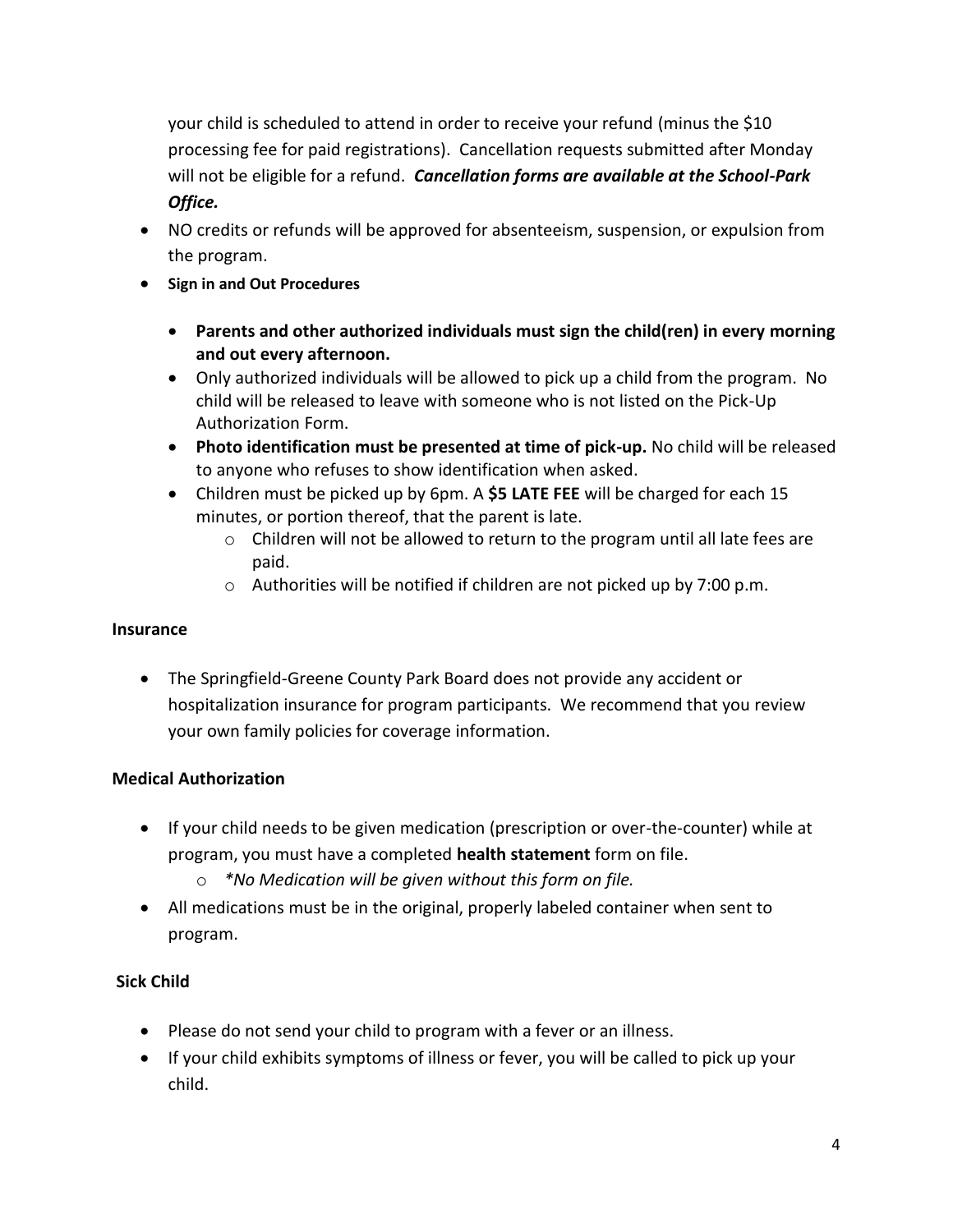$\circ$  We ask that you make every effort to pick up the child as quickly as possible.

## **Inclusive Recreation**

• If your child requires accommodations for participation, please notify us at least two weeks prior to the week they will attend.

## **Emergency Situations**

- **SPARC Office Phones** will be answered 8 am 4 pm; Monday Friday
	- o (417) 837-5737
	- o The Program Director will be notified by the office to return your call.
- **SPARC Emergency Line** is available for after hour and weekend needs
	- o (417) 837-5737
	- o The On-Call Supervisor will receive and return your call and follow up with the necessary Program Director as needed.

#### **Personal Items**

• Personal items from home, such as toys, games, cards, etc should not be brought to SPARC, but are the child's responsibility if they do.

## **Cell Phones / Electronic Equipment**

• Students are not allowed to use Cell Phones, MP3 Players, Handheld Gaming Devices, or other electronics at SPARC. SPARC accepts no responsibility for loss or theft of student property. Students using any such items may have them confiscated and given to the parent upon pick-up.

## **Licensing**

• SPARC is licensed by the Department of Health and Senior Services, Bureau of Child Care. A copy of the licensing policies is available for review at the parent's request.

## **Discipline Guidelines**

- Children are expected to display satisfactory behavior while at program. If behavior problems arise, the child's behavior will be documented and parents will be notified. If the problems are persistent or severe, the child can be suspended or expelled from the program. Bullying or hitting others will not be tolerated.
- Depending on the severity of the incident or number of occurrences, EACH documentation can include any or all of the following:
	- o Verbal Warning